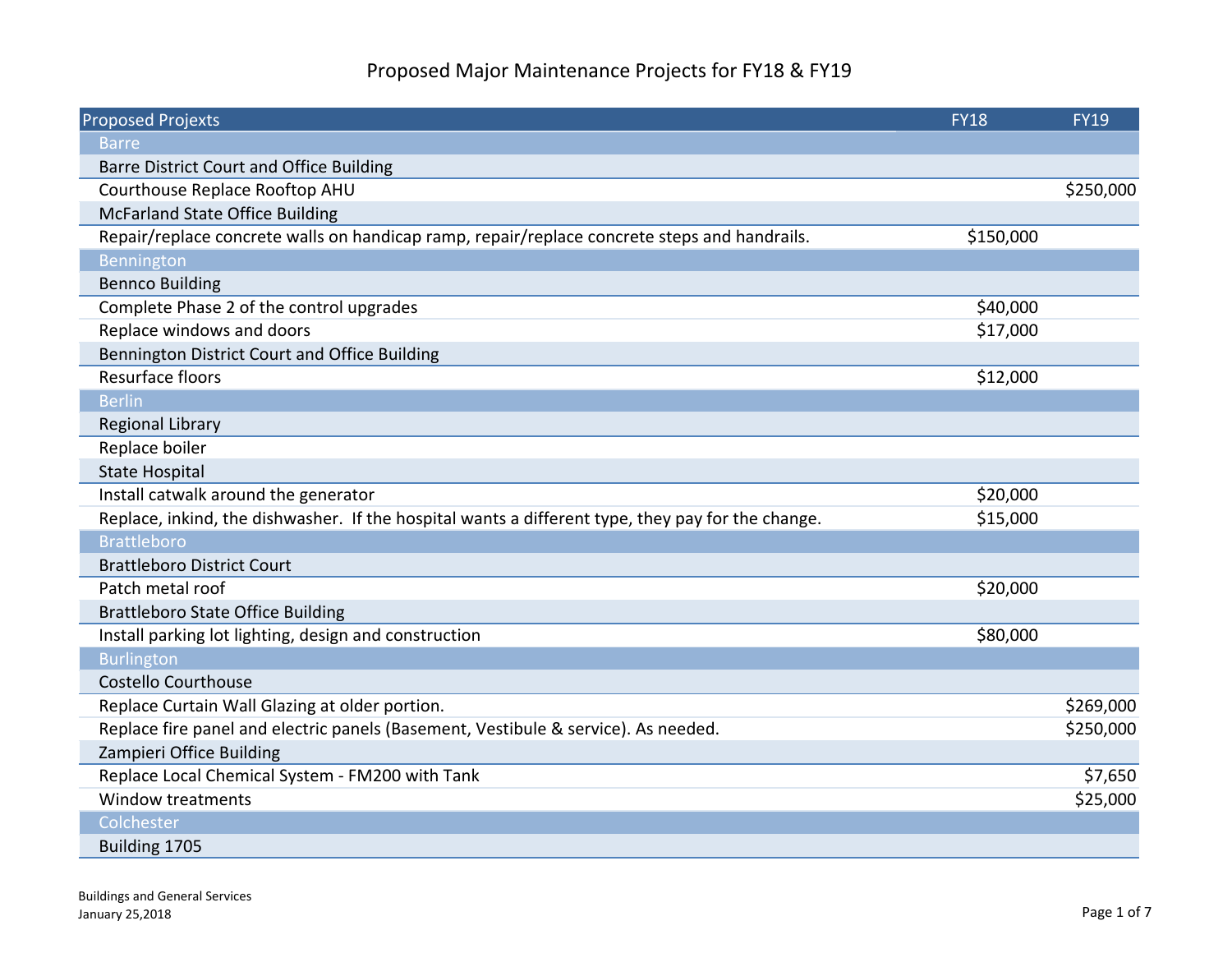| Replace seven overhead doors                                                                           | \$15,000  |           |
|--------------------------------------------------------------------------------------------------------|-----------|-----------|
| New Health Lab                                                                                         |           |           |
| Troubleshoot/improve DDC systems                                                                       | \$25,000  |           |
| Derby                                                                                                  |           |           |
| <b>Derby Troop Headquarters</b>                                                                        |           |           |
| Replace Siding - Construction                                                                          |           |           |
| <b>Essex</b>                                                                                           |           |           |
| Woodside Juvenile Facility                                                                             |           |           |
| Patch facility blacktop drive                                                                          | \$180,410 |           |
| <b>Middlesex</b>                                                                                       |           |           |
| Middlesex Garage                                                                                       |           |           |
| Garage door needs weatherstripping                                                                     |           | \$3,000   |
| Middlesex Radio Shop                                                                                   |           |           |
| Grind concrete floor and seal                                                                          |           | \$15,000  |
| Structural issues with slab and wall                                                                   |           | \$20,000  |
| Montpelier                                                                                             |           |           |
| 110 State St.                                                                                          |           |           |
|                                                                                                        |           |           |
| Removal of lead-based paint and restore doors and frames - rear entrance                               |           | \$300,000 |
| 111 State St.                                                                                          |           |           |
|                                                                                                        |           |           |
| Waterproof basement wall and add a storm drain on the west side - Combine with State House lawn.       |           | \$25,000  |
| 12 Baldwin St.                                                                                         |           |           |
| Replace foundation north and east side, repair/replace front porch and handicap ramp, repaint, replace |           |           |
| carpet, extend/replace data cabling to the basement, investigate renovation of 3rd floor, seal and     |           |           |
| insulate                                                                                               | \$300,000 |           |
| 120 State St.                                                                                          |           |           |
| Repair granite retaining wall along State Street                                                       |           | \$80,000  |
| 128 State St.                                                                                          |           |           |
| Repair second floor porch                                                                              | \$60,000  |           |
| 133 State St.                                                                                          |           |           |
| Replace basement flooring                                                                              |           |           |
| Window replacement/repair - Design                                                                     | \$60,000  |           |
| 2 Governor Aiken Ave.<br>Repair/replace weatherstrip windows and storm windows                         |           |           |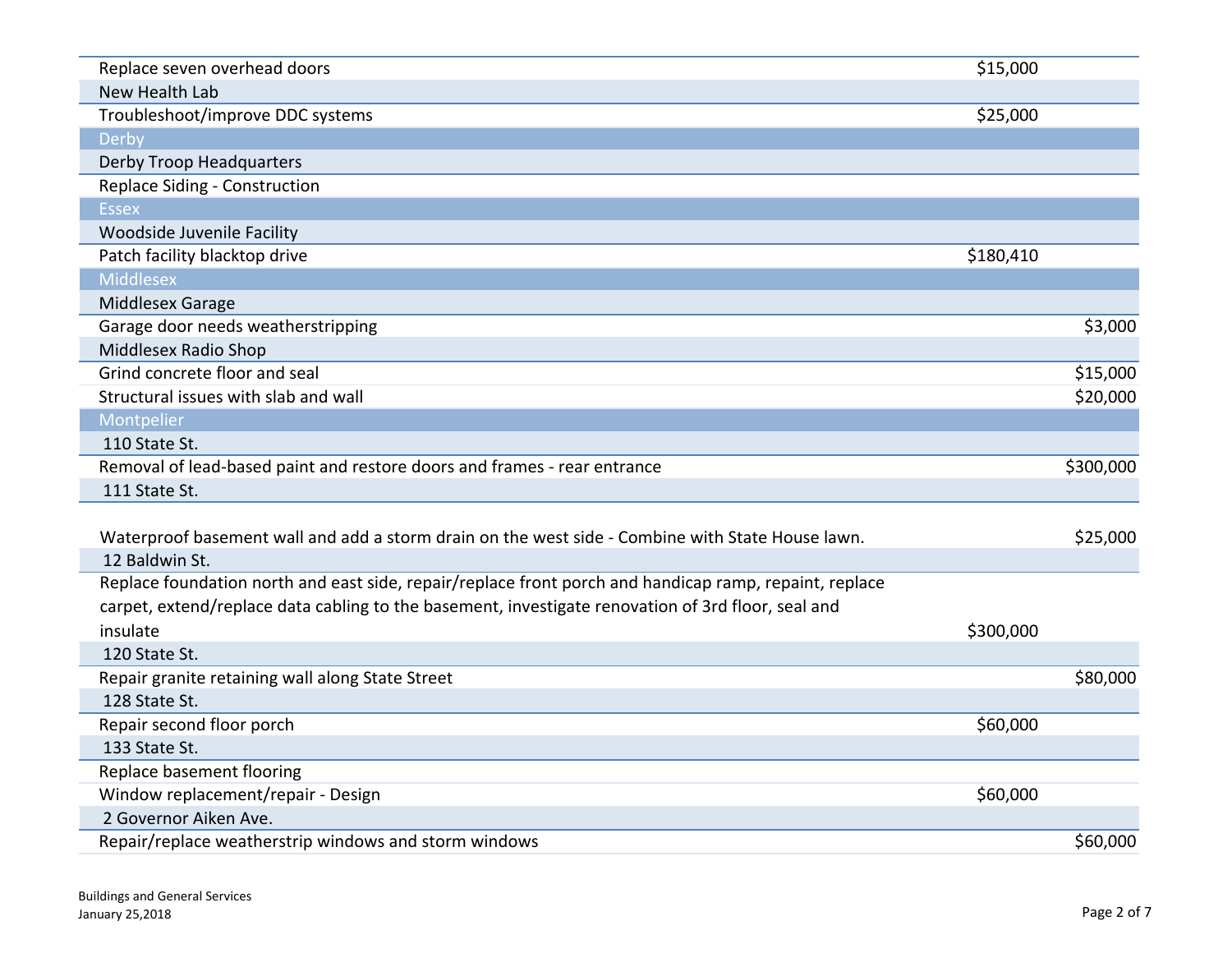| Complex                                                                                              |           |           |
|------------------------------------------------------------------------------------------------------|-----------|-----------|
| Fix catch basins, patch and pave                                                                     | \$76,000  |           |
| Reconstruction and repave areas around the complex, including the Statehouse west walkway            | \$100,000 |           |
| <b>Heat Plant</b>                                                                                    |           |           |
| Tall chimney refractory repairs                                                                      | \$30,000  |           |
| <b>Pavilion Office Building</b>                                                                      |           |           |
| Replace ballistic windows on the 5th floor                                                           | \$350,000 |           |
| Replace men's and women's restroom stalls all six floors                                             | \$90,000  |           |
| Replace transformer and vault with 1000 KVA                                                          | \$100,000 |           |
| <b>State House</b>                                                                                   |           |           |
| Install exhaust fan in men's room in the basement                                                    |           | \$150,000 |
| Replace T-stats and relocate obstructions around the T-stats                                         | \$20,000  |           |
| <b>Newport</b>                                                                                       |           |           |
| <b>Emerson Courthouse</b>                                                                            |           |           |
| ADA Ramp & Stair replacement                                                                         |           | \$25,000  |
| Reconnect (Pulling Out) Conduits in Main Electrical Panel                                            |           | \$20,000  |
| <b>Hebard State Office Building</b>                                                                  |           |           |
| AHU4 Replacement                                                                                     |           |           |
| Paint the metal roof of the gazebo                                                                   |           | \$10,000  |
| Pavers Phase 5                                                                                       |           | \$35,000  |
| <b>NSCF Site</b>                                                                                     |           |           |
| Full depth reclamation of paved areas between VCI 1, B and VCI 2 buildings                           |           | \$200,000 |
| Repair/Replace the sewer pumpstation on Glen Road - Transfer to City of Newport after construction - |           |           |
| Design                                                                                               | \$50,000  |           |
| Replace 15,000-gal UST                                                                               |           | \$150,000 |
| <b>NSCF Various</b>                                                                                  |           |           |
| Duct cleaning and balancing, include install of access doors to clean coils                          |           | \$200,000 |
| Remove tile and install epoxy in all showers                                                         |           | \$175,000 |
| NSCF A1 Admin                                                                                        |           |           |
| Replace and patch bituminous concrete under fence both interior and exterior perimeter fences.       | \$20,000  |           |
| Replace Fire Alarm - Design                                                                          | \$30,000  |           |
| Replace Fire Alarm Panel - Construction                                                              |           | \$300,000 |
| Replace the DDC system                                                                               |           | \$250,000 |
| Replace the perimeter fence intrusion system                                                         | \$350,000 |           |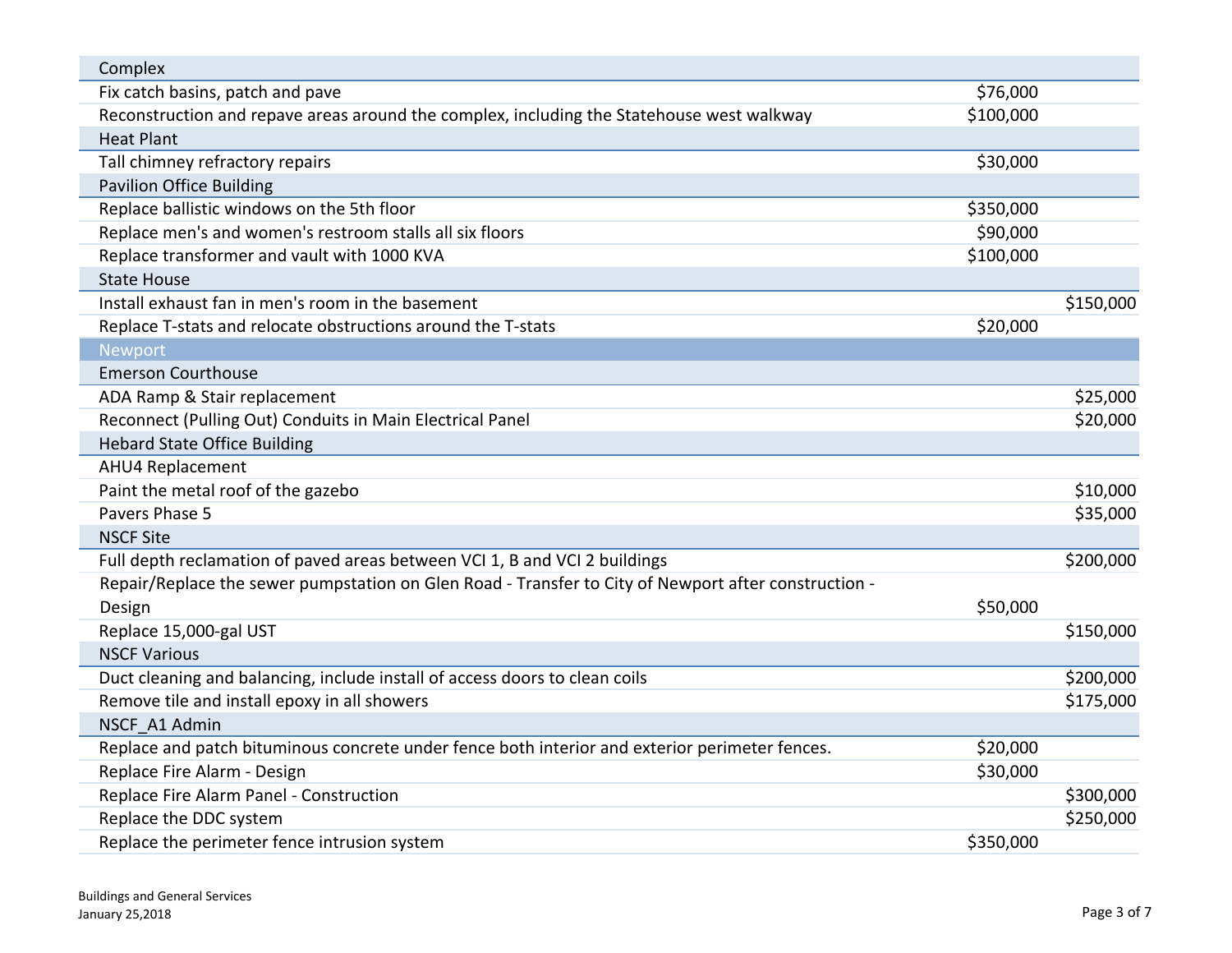| Reset/replace four light pole bases and associated conduits along the post road                        | \$10,000  |          |
|--------------------------------------------------------------------------------------------------------|-----------|----------|
| Security Study of Lobby Ceiling                                                                        |           | \$5,000  |
| Wood shed post starting to fail, need to be replaced                                                   |           | \$5,000  |
| NSCF A2 Admin Seg Dining                                                                               |           |          |
| Renovate maintenance shop in A2                                                                        | \$10,000  |          |
|                                                                                                        |           |          |
| Replace carpet in SMU control room, 7'x8', flooring to be similar to what is installed in Main Control | \$5,000   |          |
| Replace flooring in supervisor's office                                                                | \$2,000   |          |
| Suicide doors throughout facility                                                                      |           |          |
| NSCF_B Building Gym                                                                                    |           |          |
| Inspect control joints on the exterior wall facing VCI2, recaulk as needed.                            |           | \$5,000  |
| <b>NSCF</b> Living Unit E                                                                              |           |          |
| Epoxy flooring system for living unit day rooms                                                        |           | \$26,000 |
| Replace Entrances at A1                                                                                | \$15,000  |          |
| Pittsford                                                                                              |           |          |
| <b>Main Building</b>                                                                                   |           |          |
| Repair sewer manhole                                                                                   | \$7,000   |          |
| <b>Ridge Caps</b>                                                                                      |           | \$50,000 |
| <b>West Cottage</b>                                                                                    |           |          |
| Install a chiller                                                                                      |           | \$85,000 |
| Regrade Memorial Lawn/Replace Waterline                                                                |           |          |
| Replace cold water main in basement                                                                    | \$20,000  |          |
| <b>Rutland</b>                                                                                         |           |          |
| Multi Modal Transit Center                                                                             |           |          |
| <b>Electrical renovations</b>                                                                          | \$35,000  |          |
| Improve South Tower Flooding                                                                           | \$15,000  |          |
| Roof Replacement                                                                                       | \$25,000  |          |
| <b>MVRCF Main Building</b>                                                                             |           |          |
| Replace 3 security doors in the facility                                                               | \$15,000  |          |
| Replace and relocate the emergency generator outside of the building                                   | \$125,000 |          |
| Replace the obsolete fire alarm panel - Construction                                                   |           | \$50,000 |
| Upgrade controls                                                                                       | \$100,000 |          |
| <b>Rutland Courthouse</b>                                                                              |           |          |
| Replace delaminating door                                                                              | \$20,000  |          |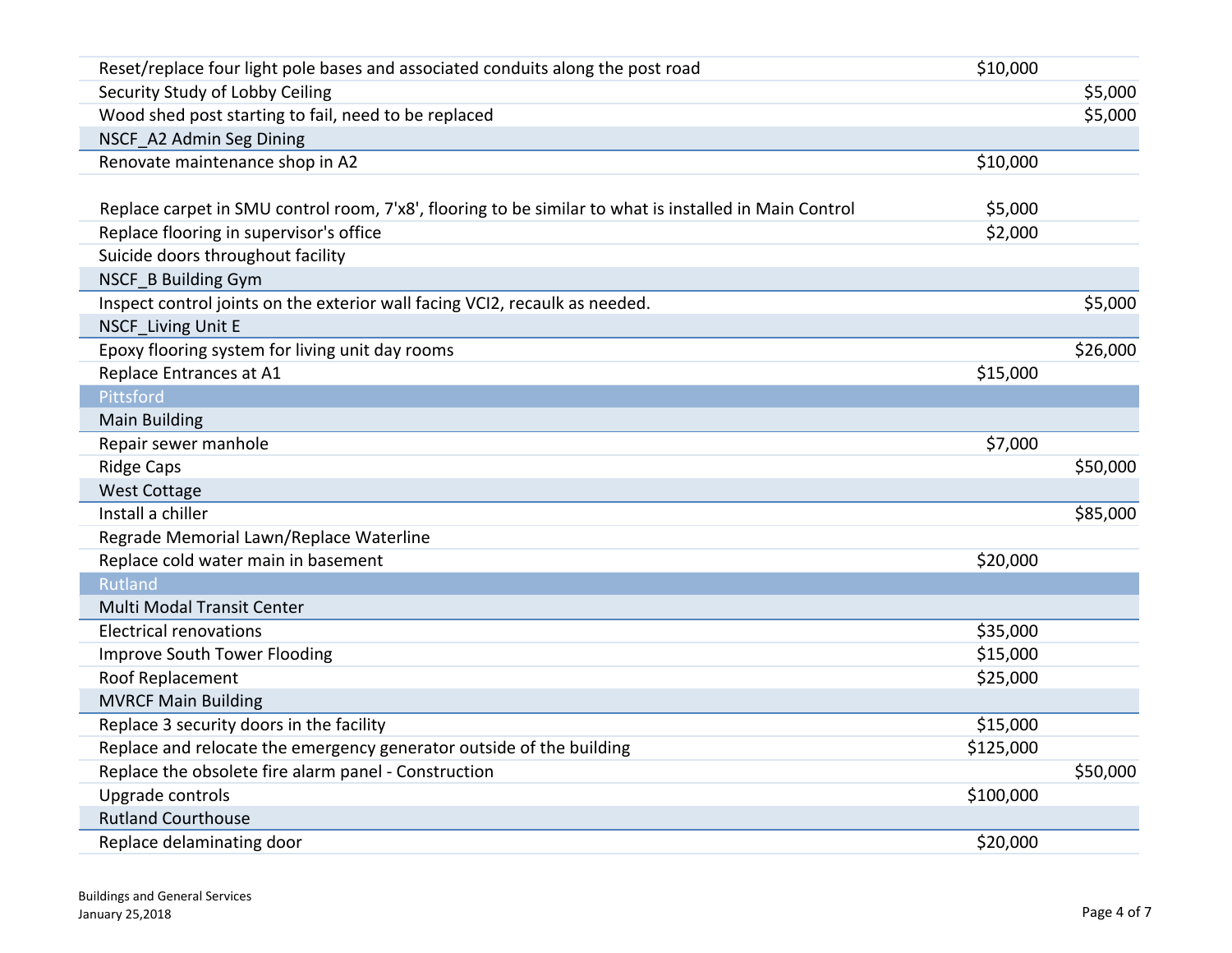| Troop Headquarters_E911                                                                               |           |           |
|-------------------------------------------------------------------------------------------------------|-----------|-----------|
| Paint the exterior of the building                                                                    | \$15,000  |           |
| Repair/replace the loose metal flashing around the windows                                            | \$6,000   |           |
| So Burlington                                                                                         |           |           |
| Chittenden Regional Correctional Facility                                                             |           |           |
| Replace flooring                                                                                      | \$100,000 |           |
|                                                                                                       |           |           |
| Replace walk-in freezer, install solar, remove the compressor, MM funds only for the roof replacement | \$100,000 |           |
| Springfield                                                                                           |           |           |
| Springfield SOB Garage                                                                                |           |           |
| Renovations: Duct cleaning, replace flooring, cleaning, paint                                         | \$400,000 |           |
| <b>SSCF Various</b>                                                                                   |           |           |
| Cladding corroded steel door with stainless plates all exterior doors                                 |           | \$20,000  |
| St Albans and So Burlington                                                                           |           |           |
| <b>NWSCF and Franklin Courthouse</b>                                                                  |           |           |
| Recaulk Expansion and Control Joints Up to 1/2" Wide and exterior wall panels at CRCF.                |           | \$60,000  |
| St Albans                                                                                             |           |           |
| NWSCF 50 Bed Satellite Unit                                                                           |           |           |
| Replace Cell Doors                                                                                    |           | \$115,200 |
| Replace Sally Port Door Casement System                                                               |           | \$70,000  |
| <b>NWSCF Main Building</b>                                                                            |           |           |
| Kitchen area planning study                                                                           |           | \$10,000  |
| Replace Ceramic Tile - Bathrooms and Kitchen                                                          | \$30,000  |           |
| Replace Interior Security Doors - 3 Phases                                                            |           | \$200,000 |
| <b>NWSCF Various</b>                                                                                  |           |           |
| Repoint and clean exterior brick Main and Satellite buildings                                         |           | \$15,000  |
| St Albans Troop Headquarters                                                                          |           |           |
| Replace trim and paint                                                                                | \$10,000  |           |
| Restore detention pond to permit requirements                                                         |           | \$40,000  |
| St Johnsbury                                                                                          |           |           |
| Caledonia Courthouse                                                                                  |           |           |
| Replace flooring in main corridors and some offices                                                   | \$50,000  |           |
| Replace handicap walkway, walk by the gazebo and repair the catch basin. Check with legal before      |           |           |
| completing any work                                                                                   | \$20,000  |           |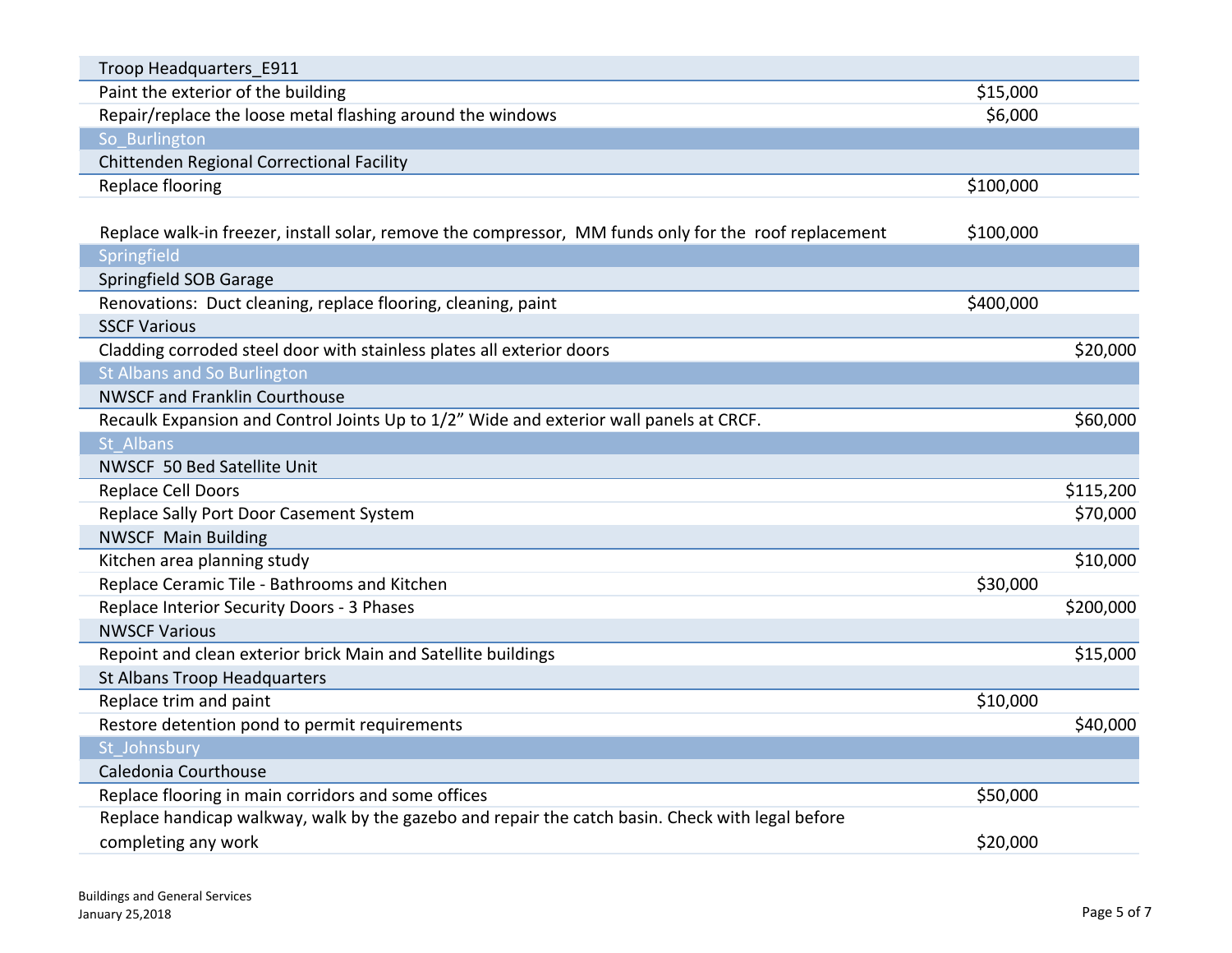| Slate Roof Repair - Plywood etc.                                                                     | \$350,000 |           |
|------------------------------------------------------------------------------------------------------|-----------|-----------|
| <b>CCWC Main Admin. Bldg and Courthouse</b>                                                          |           |           |
| Replace front walkway to building and the handicap walkway near rear entrance and stair down to      |           |           |
| parking lot                                                                                          | \$20,000  |           |
| <b>CCWC Site</b>                                                                                     |           |           |
| Repair storm water trench and pond                                                                   | \$10,000  |           |
| Replace 10,000-gal UST                                                                               |           | \$100,000 |
| <b>NERCF Main Building</b>                                                                           |           |           |
| Alpha Unit Showers and windows - Construction                                                        | \$50,000  |           |
| Install Valve to Allow Wood/Oil Switch                                                               |           | \$30,000  |
| <b>NERCF Program Building</b>                                                                        |           |           |
| Connect Education Building to the NERCF tank                                                         | \$28,000  |           |
| Install HVAC system                                                                                  | \$28,000  |           |
| <b>NERCF Site</b>                                                                                    |           |           |
| Repave access road from Route 5 to parking lot                                                       |           | \$225,000 |
| Repave access road from Route 5 to parking lot - design                                              | \$138,450 |           |
| Replace accessible parking area, front steps and walk                                                | \$350,000 |           |
| <b>NERCF Storage Building</b>                                                                        |           |           |
| Maintenance shop conversion - Construction                                                           | \$300,000 |           |
| Maintenance shop conversion - Design                                                                 | \$15,000  |           |
| St Johnsbury State Office Building/Public Safety                                                     |           |           |
| Drainage @ Rear of Property                                                                          | \$10,000  |           |
| Statewide                                                                                            |           |           |
| Statewide                                                                                            |           |           |
| Code/Inspection issues with elevators                                                                | \$30,000  | \$100,000 |
| <b>Energy Audits</b>                                                                                 | \$25,000  |           |
| <b>Environmental Hazards</b>                                                                         | \$60,000  | \$60,000  |
| <b>Facility Condition Assessments</b>                                                                | \$150,000 | \$200,000 |
| Major Maintenance Contingency                                                                        | \$500,000 | \$500,000 |
| (blank)                                                                                              |           |           |
| Investigate the installation of Veeder Root Insite 360 FuelQuest to monitor all Veeder Root systems. |           |           |
| Need connection to internet and monthly service agreement                                            |           | \$100,000 |
| Waterbury                                                                                            |           |           |
| Power House                                                                                          |           |           |